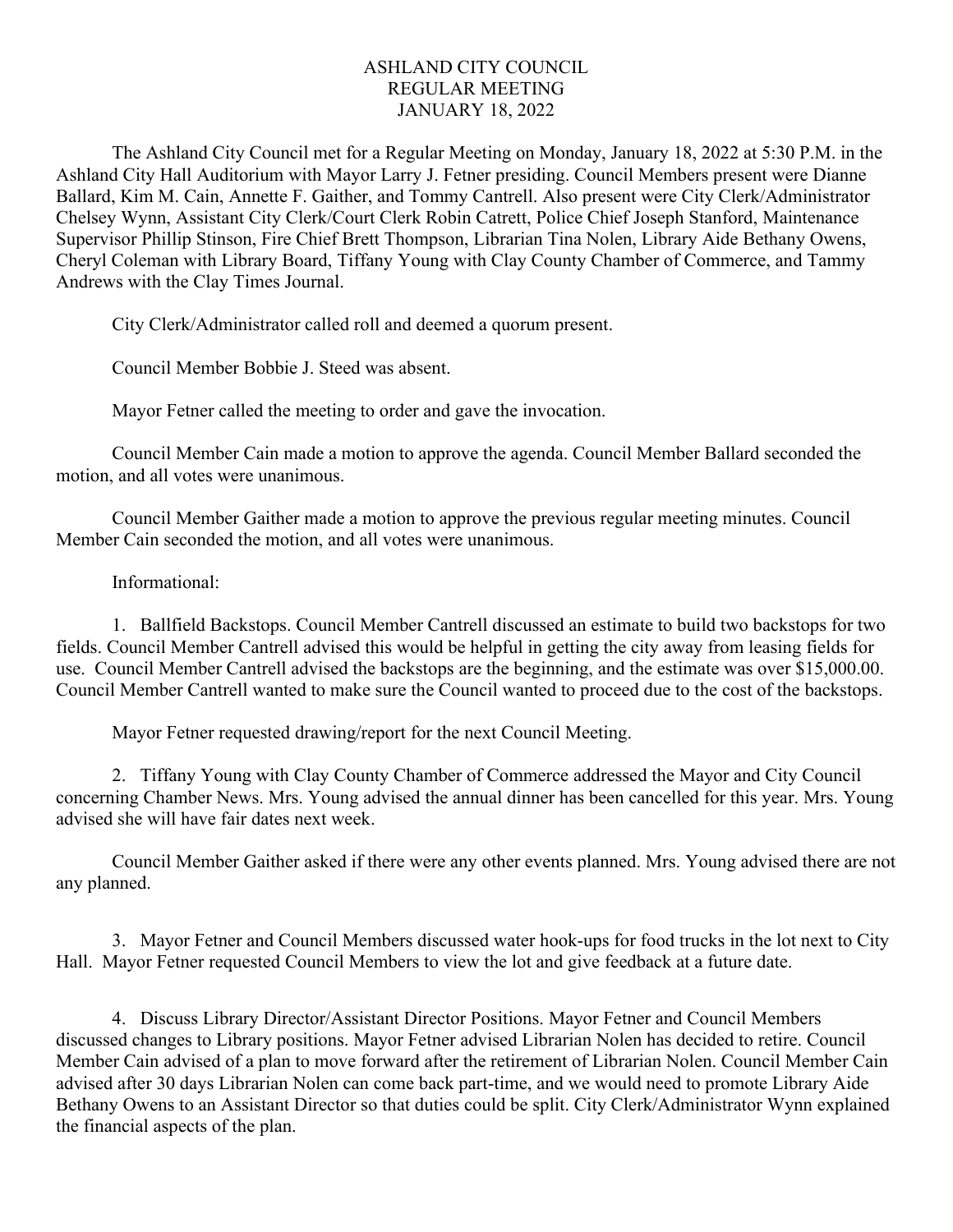Committee Reports:

Mayor Fetner did not report.

Council Member Ballard did not report.

Council Member Cain reported on the Frontier Days event on March 12-13, 2022. Council Member Cain advised they will need some support for traffic and other things.

Mayor Fetner requested Mrs. Jordan to come address the Council concerning the event.

Council Member Gaither did not report.

Council Member Cantrell did not report.

Police Chief Stanford reported on end of year/monthly stats for the Police Department. Chief Stanford advised he will start submitting those each month at the request of Mayor Fetner. Chief Stanford advised he is working with Oxford concerning the EMAC program. Chief Stanford advised he and City Clerk/Wynn have been working on the grant. Chief Stanford advised he is fully staffed, but some employees have been out with Covid.

Maintenance Supervisor Phillip Stinson reported on current and completed projects. Supervisor Stinson advised he has two more interviews to conduct before making a recommendation on a new hire.

Fire Chief Thompson did not report.

City Clerk/Administrator Wynn reminded the Council Members of Advocacy Day which is tomorrow.

New Business:

Council Member Cain made a motion to approve the current bills received since the last regular meeting in the amount of \$15,849.43. Council Member Gaither seconded the motion, and all votes were unanimous.

Council Member Gaither made a motion approving to pay Greg Varner and Associates \$3,805.50 for October and November Legal Fees. Council Member Cantrell seconded the motion, and all votes were unanimous.

Council Member Cain made a motion approving to pay Municipal Workers Compensation Fund, Inc. \$16,944.00 for annual workers compensation insurance premium. Council Member Cantrell seconded the motion, and all votes were unanimous.

Council Member Cantrell made a motion approving to remove Raquil Ward off of probation and give him a one-step raise to Range 16 Step 2 effective January 8, 2022. Council Member Gaither seconded the motion, and all votes were unanimous.

Council Member Cantrell made a motion approving to pay Clay County Health & Wellness Center \$2,000.00 for City of Ashland Employee Memberships beginning January 1, 2022- December 31, 2022. Council Member Cain seconded the motion, and all votes were unanimous.

Council Member Cain made a motion approving to pay Greg Varner and Associates, P.C. \$2,121.00 for December attorney fees. Council Member Gaither seconded the motion, and all votes were unanimous.